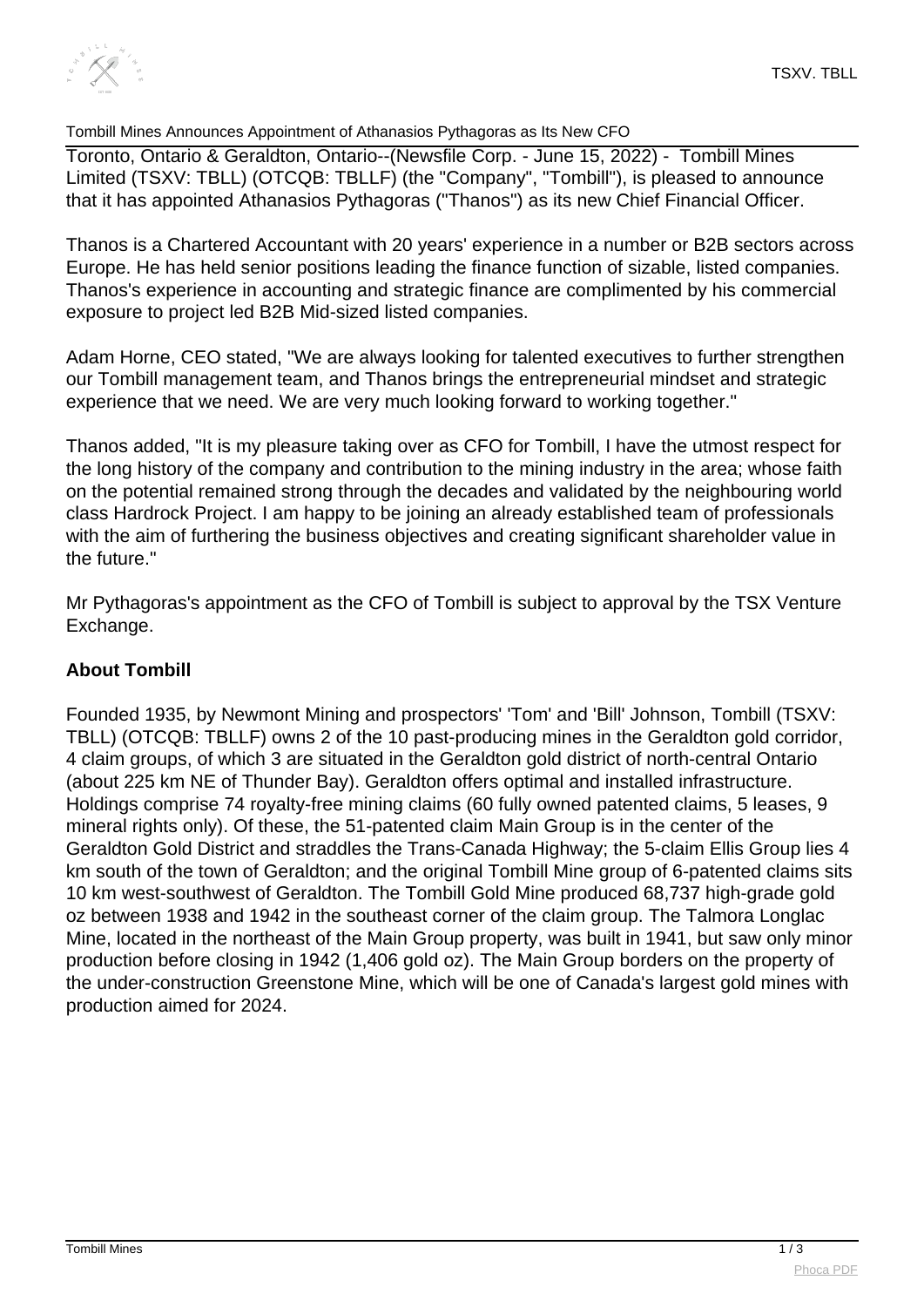



Tombill Mines Announces Appointment of Athanasios Pythagoras as Its New CFO